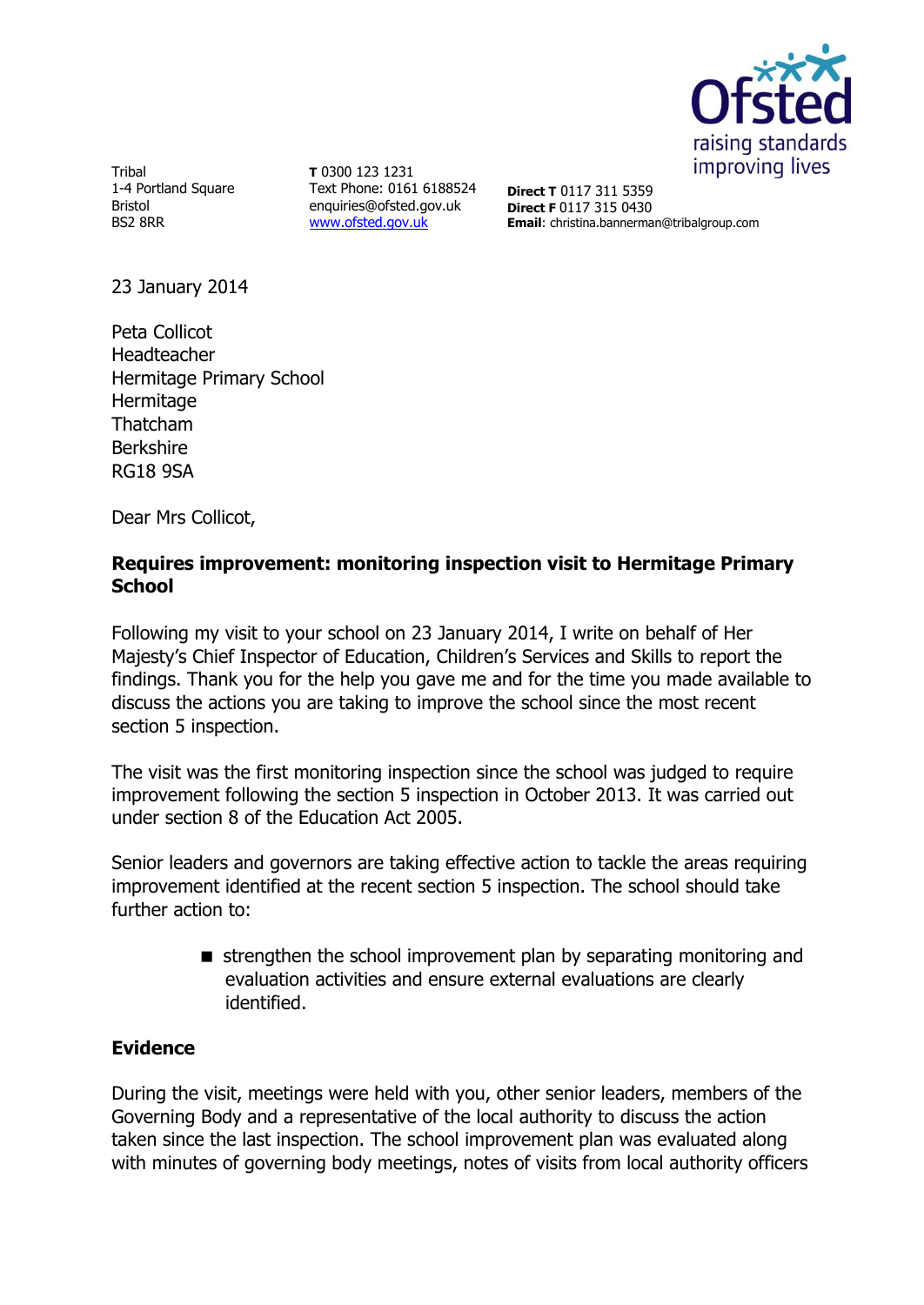

and a range of other documents. I visited every class with senior leaders during a learning walk.

# **Context**

Since the last inspection a new Chair of Governors has been appointed and one further governor has joined the board.

#### **Main findings**

The school had recognised the need to improve teaching prior to the full inspection in October 2013 but action taken was too recent to demonstrate improvement. Since the inspection, improvements have gathered momentum and are being strongly led by the headteacher and senior team. An example of this is the revised policy for improving consistency and quality in teaching. This is raising expectations for all staff and making them accountable for their own performance, through for example, the review meetings held every six weeks where they are required to show evidence of pupils progress in work books. In addition, a robust structure of support and challenge for teachers has been established for those not performing consistently well.

The school improvement plan identifies what needs to be improved in detail. It articulates clearly the work being undertaken at the school to bring about the necessary improvements for example to ensure pupils learn effectively. Precise pupil achievement targets are indicated to demonstrate the key steps on the school's journey to becoming good. The sections on how the school, local authority and governors will monitor and evaluate the success of the plan require this similar level of clarity. Evaluations from external sources are also needed so governors can carefully check if the plan is working.

The revision of the mathematics curriculum has rightly focussed on pupils' use of practical resources, models and visual images to support their learning. New approaches to curriculum planning are helping to improve pupils' standards of writing. The recent science week, including the arrival of an alien egg, has stimulated pupils' interests. These steps are improving boys' attitude to learning in particular. Pupils are now more aware of their targets and next steps in learning because of the new approaches to providing marking and feedback.

The governing body responded positively to the inspection by arranging their own external review and action plan. Regular meetings between the chair and the headteacher are providing more opportunities to challenge the work of the school. Learning walks and activities to gather first hand evidence by link governors are now well established. Governors have a very good grasp of the success of initiatives to improve teaching and of the expectation and urgency required by all staff in order to